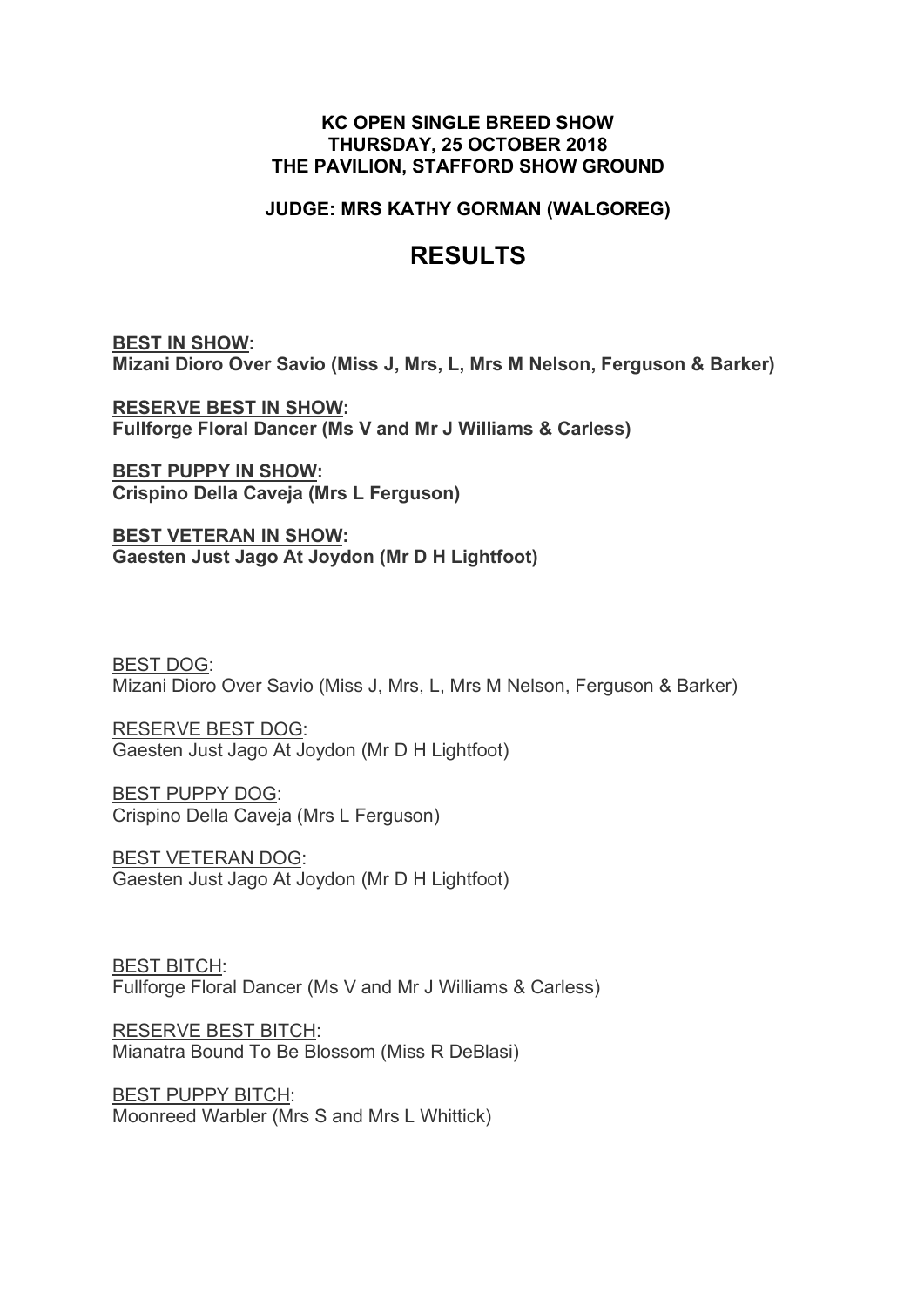# **INDIVIDUAL CLASS RESULTS**

## **JUDGE: Mrs Kathy Gorman (Walgoreg)**

| Class 1 - Veteran Dog<br>1 <sup>st</sup><br>2 <sub>nd</sub>                                                | (2 Entries)<br>Gaesten Just Jago At Joydon (Mr D H Lightfoot)<br>Gaesten Zippy Zingo At Nelbekio RL4 (Miss J Nelson)                                                                                              |
|------------------------------------------------------------------------------------------------------------|-------------------------------------------------------------------------------------------------------------------------------------------------------------------------------------------------------------------|
| Class 2 – Puppy Dog<br>1 <sup>st</sup><br>2 <sub>nd</sub>                                                  | (2 Entries)<br>Crispino Della Caveja (Mrs L Ferguson)<br>Radiva Baby Ocean (Miss M Bridge)                                                                                                                        |
| Class 3 – Junior Dog<br>1 <sup>st</sup><br>2 <sub>nd</sub><br>3 <sup>rd</sup>                              | (3 Entries)<br>Mizani Dioro Over Savio (Miss J, Mrs L & Mrs M Nelson, Ferguson<br>& Barker)<br>Gaesten Top Tinker (Mr & Mrs K J & S C Tollerfield)<br>Niente de Niente des Hauts Forets de Galgals (Mrs G Bowers) |
| Class 4 – Novice Dog<br>1 <sup>st</sup>                                                                    | $(1$ Entry)<br>Fullforge Fine & Dandy (Ms M Pateson)                                                                                                                                                              |
| Class 5 - Post<br><b>Graduate Dog</b><br>1 <sup>st</sup><br>2 <sub>nd</sub><br>3 <sup>rd</sup>             | (4 Entries, 1 withdrawn)                                                                                                                                                                                          |
|                                                                                                            | Gaesten Top Tinker (Mr & Mrs K J & S C Tollerfield)<br>Euonia Bluebell Boy (Mr S & Mr J & Mrs A Walker)<br>Fullforge Fine & Dandy (Ms M Pateson)                                                                  |
| Class 6 - Limit Dog<br>1 <sup>st</sup><br>2 <sub>nd</sub>                                                  | (2 Entries)<br>Rumolboys Alban Eilir (Ms V & Mr J Williams & Carless)<br>Fullforge Fine & Dandy (Ms M Pateson)                                                                                                    |
| Class 7 - Open Dog<br>1 <sup>st</sup><br>2 <sub>nd</sub>                                                   | (2 Entries)<br>Rumolboys Smart Spitfire (Ms V & Mr J Williams & Carless)<br>Fullforge Fine & Dandy (Ms M Pateson)                                                                                                 |
| <b>Class 8 - Veteran</b><br><b>Bitch</b>                                                                   | (0 Entries)                                                                                                                                                                                                       |
| Class 9 – Puppy Bitch<br>1 <sup>st</sup><br>2 <sub>nd</sub><br>3 <sup>rd</sup><br><b>Res</b><br><b>VHC</b> | (6 Entries)<br>Moonreed Warbler (Mr S & Mrs L Whittick)<br>Moonreed Bella (Miss R DeBlasi)<br>Radiva Baby Oh Cherrie (L Mort)<br>Dumdiddly Brown Sugar (Mr R Clayton)<br>Gaesten Tatler's Tezza (Mrs A Worrall)   |
| Class 10 - Junior<br><b>Bitch</b><br>1 <sup>st</sup>                                                       | (2 Entries, 1 Abs)                                                                                                                                                                                                |
|                                                                                                            | Dumdiddly Brown Sugar (Mr R Clayton)                                                                                                                                                                              |
| <b>Class 11 - Novice</b><br><b>Bitch</b>                                                                   | (2 Entries, 1 Abs)                                                                                                                                                                                                |